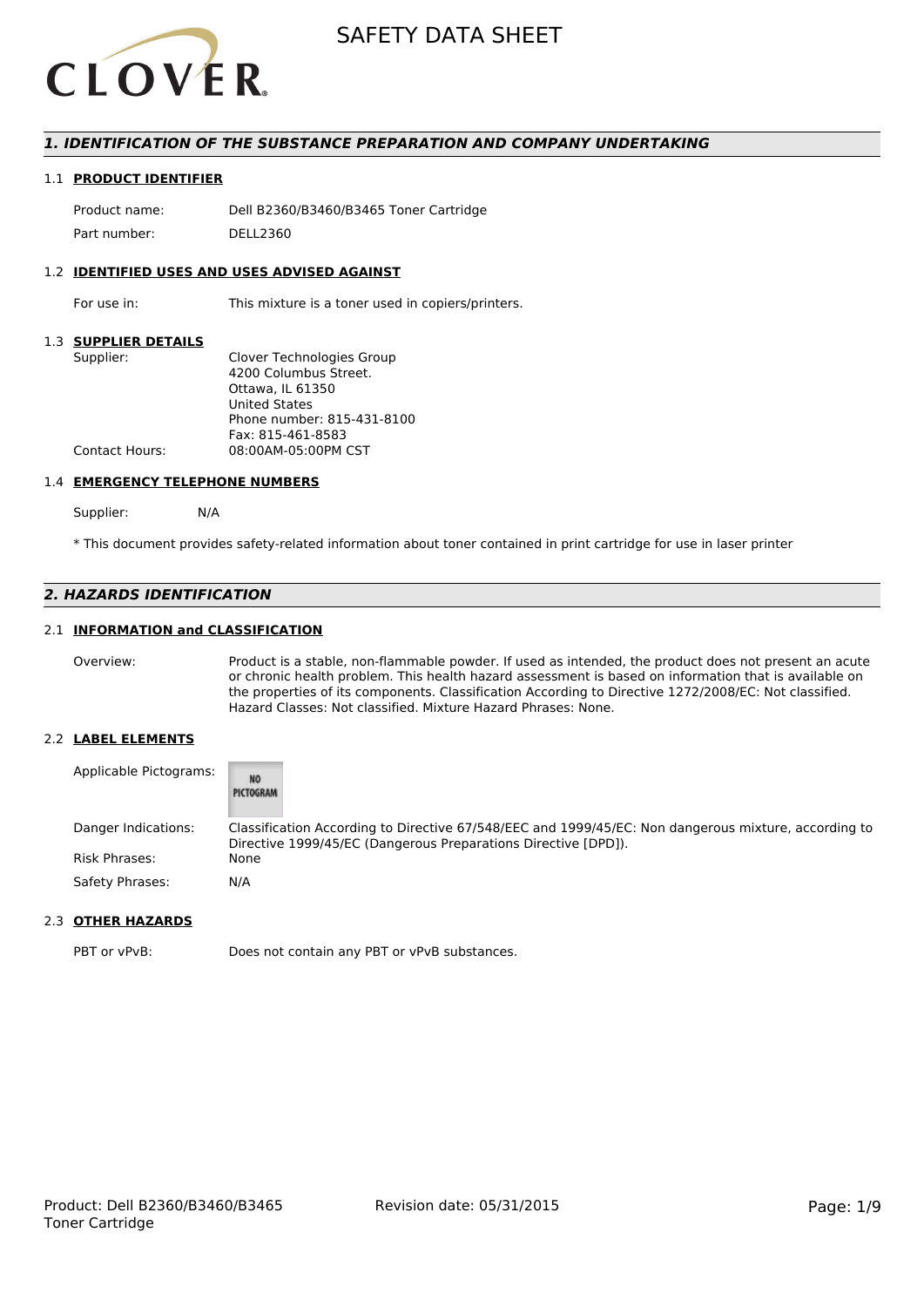

# *3. COMPOSITION / INFORMATION ON INGREDIENTS*

| Ingredients           | <b>CAS number</b> | Weight % | <b>OSHA</b><br><b>PEL</b> | <b>ACGIH</b><br><b>TLV</b> | Other                         |
|-----------------------|-------------------|----------|---------------------------|----------------------------|-------------------------------|
|                       |                   |          |                           |                            |                               |
| Polyester             | TRADE SECRET(28)  | < 85     | $10.0$ mg/m <sup>3</sup>  | $10.0$ mg/m $3$            |                               |
| Carbon Black          | 1333-86-4         | <8       | $3.5 \text{ ma}^3$        | $3.5 \text{ mg}^3$         | EC NUMBER: 215-609-9, REACH   |
|                       |                   |          |                           |                            | NUMBER: 05-2116645306-46-0000 |
| Iron Oxide/Ferrite    | 1317-61-9         | <15      | $10 \text{ mg/m}^3$       | 5 mg/m $3$                 | EC NUMBER: 215-277-5, REACH   |
|                       |                   |          |                           |                            | NUMBER: 05-2116669639-23-0000 |
| Metal Organic Pigment | TRADE SECRET(14)  | $<$ 2    |                           |                            |                               |
| Complex               |                   |          |                           |                            |                               |
| Amorphous Silica      | TRADE SECRET(25)  | $<$ 5    | Not listed                | Not listed                 |                               |
| Wax                   | TRADE SECRET(43)  | $<$ 5    | Not                       | Not                        |                               |
|                       |                   |          |                           | Hazardous   Hazardous      |                               |

# The Full Text for all R-Phrases are Displayed in Section 16

# **COMPOSITION COMMENTS**

The Data Shown is in accordance with the latest Directives. This section provides composition information for the toner powder contained in specially designed container inside of the print cartridge.

# *4. FIRST-AID MEASURES*

## 4.1 **FIRST AID MEASURES**

# 4.1.1 **FIRST AID INSTRUCTIONS BY RELEVANT ROUTES OF EXPOSURE**

| Inhalation:   | Remove to fresh air. If effects occur, consult medical personnel.                        |
|---------------|------------------------------------------------------------------------------------------|
| Eye contact:  | Flush eyes immediately with plenty of water for at least 15 minutes.                     |
| Skin contact: | Flush with plenty of water. Use soap.                                                    |
| Ingestion:    | No adverse effects anticipated by this route of exposure, incidental to proper handling. |

## 4.1.2 **ADDITIONAL FIRST AID INFORMATION**

Additional first aid information: N/A Immediate Medical Attention Required: N/A

## 4.2 **SYMPTOMS AND EFFECTS**

| Acute Symptoms from Exposure:   | N/A |
|---------------------------------|-----|
| Delayed Symptoms from Exposure: | N/A |

## 4.3 **IMMEDIATE SPECIAL TREATMENT OR EQUIPMENT REQUIRED**

Move to Fresh Air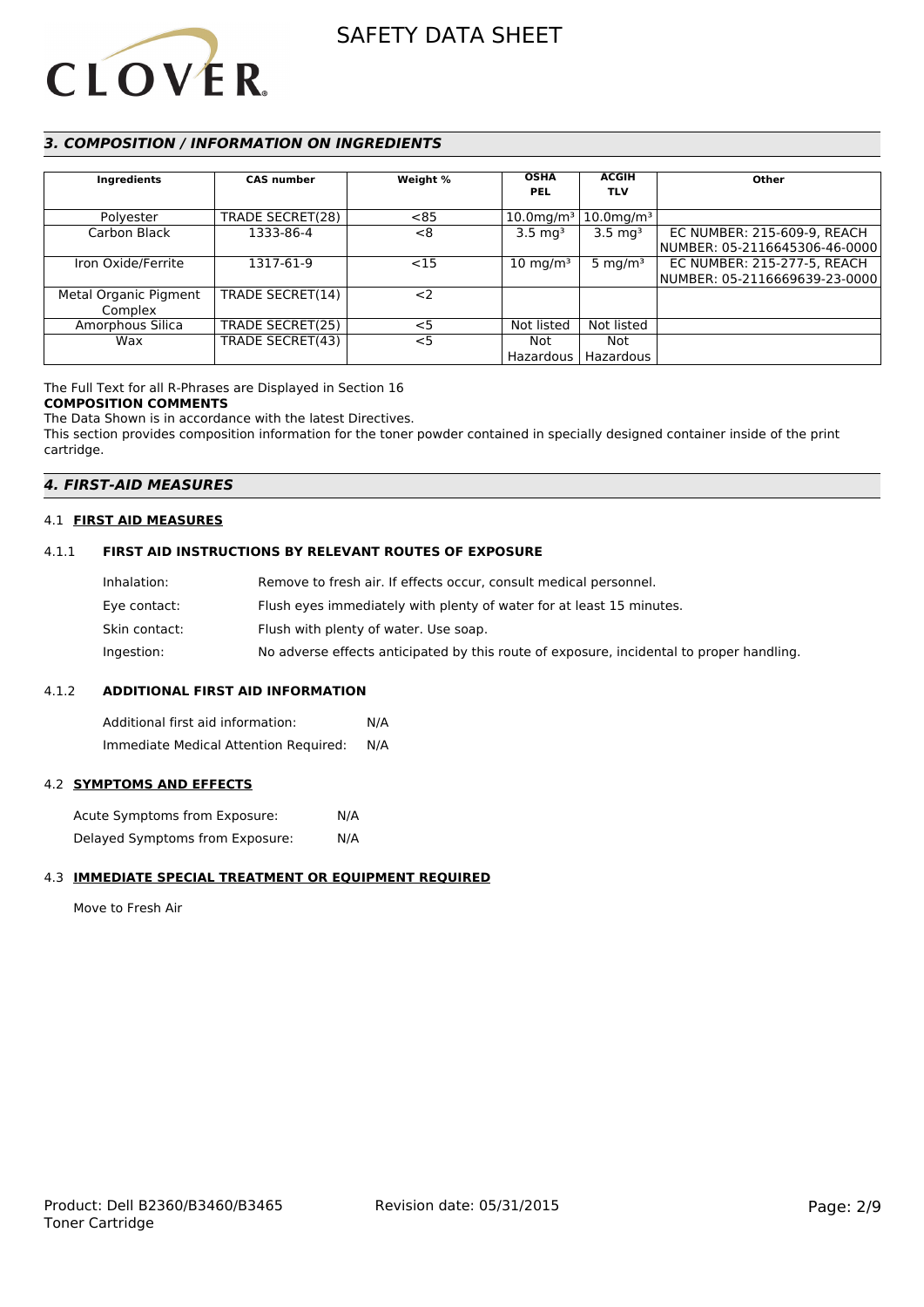

# *5. FIRE-FIGHTING MEASURES*

### 5.1 **EXTINGUISHING MEDIA**

Recommended Extinguishing Media: Water spray, dry chemical, carbon dioxide or foam type extinguishers. Extinguishing Media Not to be Used: Full water jet.

### 5.2 **SPECIAL HAZARD**

Extinguishing Media Not to be Used: N/A

Unusual Fire/Explosion Hazards: Toner material, like most organic material in powder form, is capable of creating a dust explosion.

#### 5.3 **ADVICE FOR FIRE FIGHTERS**

Avoid inhalation of smoke. Wear protective cloting an wear self-contained breathing apparatus

#### *6. ACCIDENTAL RELEASE MEASURES*

#### 6.1 **PERSONAL PRECAUTIONS, PROTECTIVE EQUIPMENT AND EMERGENCY PROCEDURES**

#### 6.1.1 **PRECAUTIONS FOR NON-EMERGENCY PERSONNEL**

Minimize the release of particulates. Do not use a vacuum cleaner unless motor is rated dust tight.

#### 6.1.2 **ADDITIONAL FIRST AID INFORMATION**

Avoid breathing dust.

#### 6.1.3 **PERSONAL PROTECTION**

Wear personal protective equipment as described in Section 8.

#### 6.2 **ENVIRONMENTAL PRECAUTIONS**

Regulatory Information: Keep product out of sewers and watercourses.

#### 6.3 **METHODS AND MATERIAL FOR CONTAINMENT AND CLEANUP**

Spill or Leak Cleanup Procedures: After lightly spraying with water to prevent development of dust, spills should be swept up or wiped up. Then residuals can be removed with soap and water. If it is not possible to scrub the floor with water, cover the floor with suitable sheets of paper. These used sheets should be wrapped up in spills and transferred to a suitable container for disposal. Garments may be washed or dry cleaned, after removal of loose toner. Dispose of waste toner in accordance with local requirements.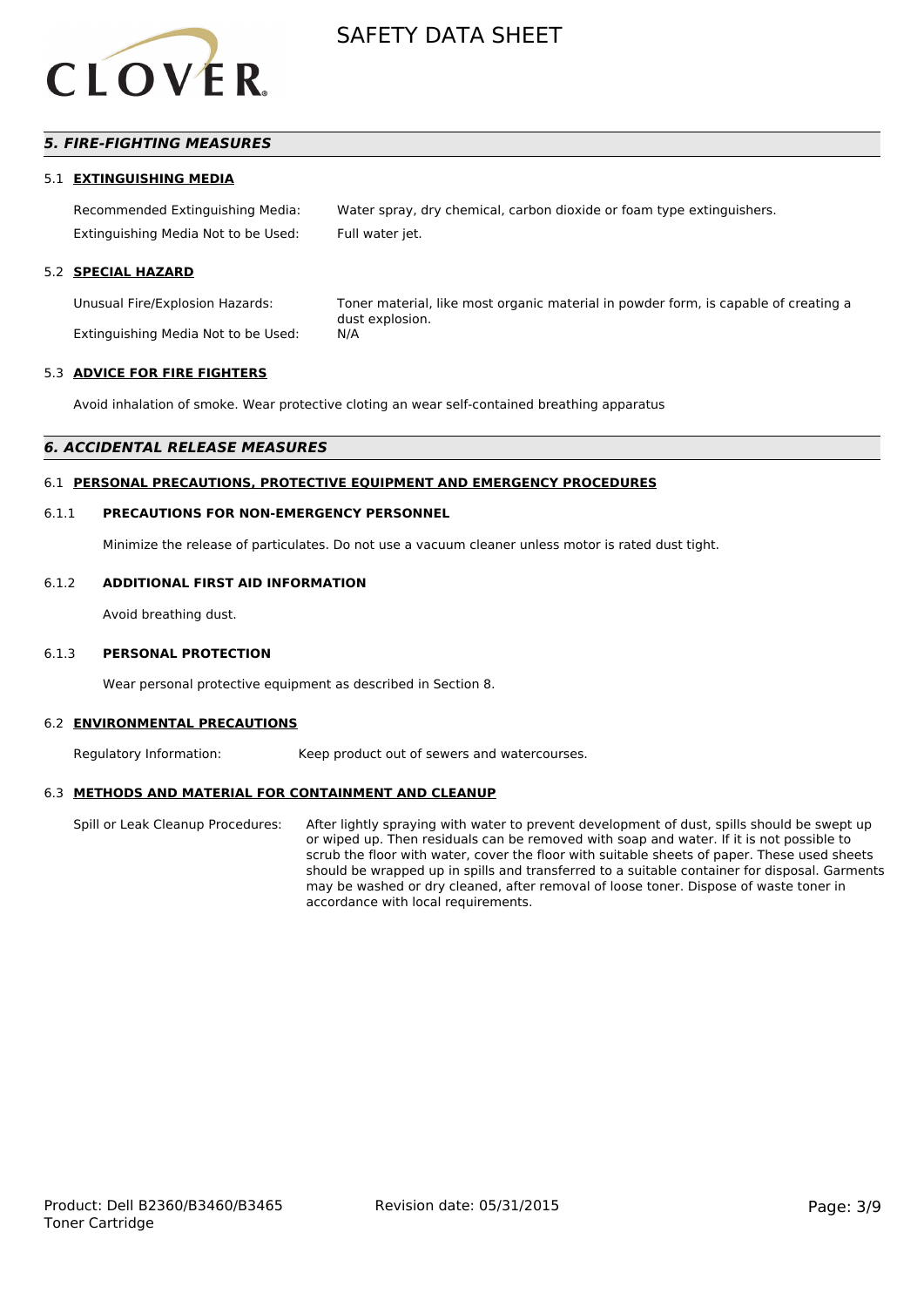

## *7. HANDLING AND STORAGE*

### 7.1 **PRECAUTIONS FOR SAFE HANDLING**

Recommendations for Handling: No special precautions when used as intended. Keep containers closed, avoid creating dust. Keep away from ignition sources. Advice on General Hygiene: Never eat, drink or smoke in work areas. Practice good personal hygiene after using this material, especially before eating, drinking, smoking, using the restroom, or applying cosmetics.

### 7.2 **CONDITIONS FOR SAFE STORAGE**

Avoid high temperatures, >100°F/32°C

#### 7.3 **SPECIFIC END USES**

Printing devices

#### *8. EXPOSURE CONTROLS/PERSONAL PROTECTION*

### 8.1 **CONTROL PARAMETERS**

The best protection is to enclose operations and/or provide local exhaust ventilation at the site of chemical release in order to maintain airborne concentrations of the product below OSHA PELs (See Section 2). Local exhaust ventilation is preferred because it prevents contaminant dispersion into the work area by controlling it at its source.

#### 8.2 **EXPOSURE CONTROLS**

#### **Respiratory protection:**

IMPROPER USE OF RESPIRATORS IS DANGEROUS. Seek professional advice prior to respirator selection and use. Follow OSHA respirator regulations (29 CFR 1910.134 and 1910.137) and, if necessary, wear a NIOSH approved respirator. Select respirator based on its suitability to provide adequate worker protection for given work conditions, levels of airborne contamination, and sufficient levels of oxygen.

#### **Eye/Face Protection:**

Contact lenses are not eye protective devices. Appropriate eye protection must be worn instead of, or in conjunction with contact lenses.

#### **Hand/Skin Protection:**

For emergency or non-routine operations (cleaning spills, reactor vessels, or storage tanks), wear an SCBA. WARNING! Air purifying respirators do not protect worker in oxygen deficient atmospheres.

## **Additional Protection:**

N/A

## **Protective Clothing and Equipment:**

Wear chemically protective gloves, boots, aprons, and gauntlets to prevent prolonged or repeated skin contact. Wear splashproof chemical goggles and face shield when working with liquid, unless full face piece respiratory protection is worn.

#### **Safety Stations:**

Make emergency eyewash stations, safety/quick-drench showers, and washing facilities available in work area.

### **Contaminated Equipment:**

Separate contaminated work clothes from street clothes. Launder before reuse. Remove material from your shoes and clean personal protective equipment. Never take home contaminated clothing.

#### **Comments:**

Never eat, drink or smoke in work areas. Practice good personal hygiene after using this material, especially before eating, drinking, smoking, using the restroom, or applying cosmetics.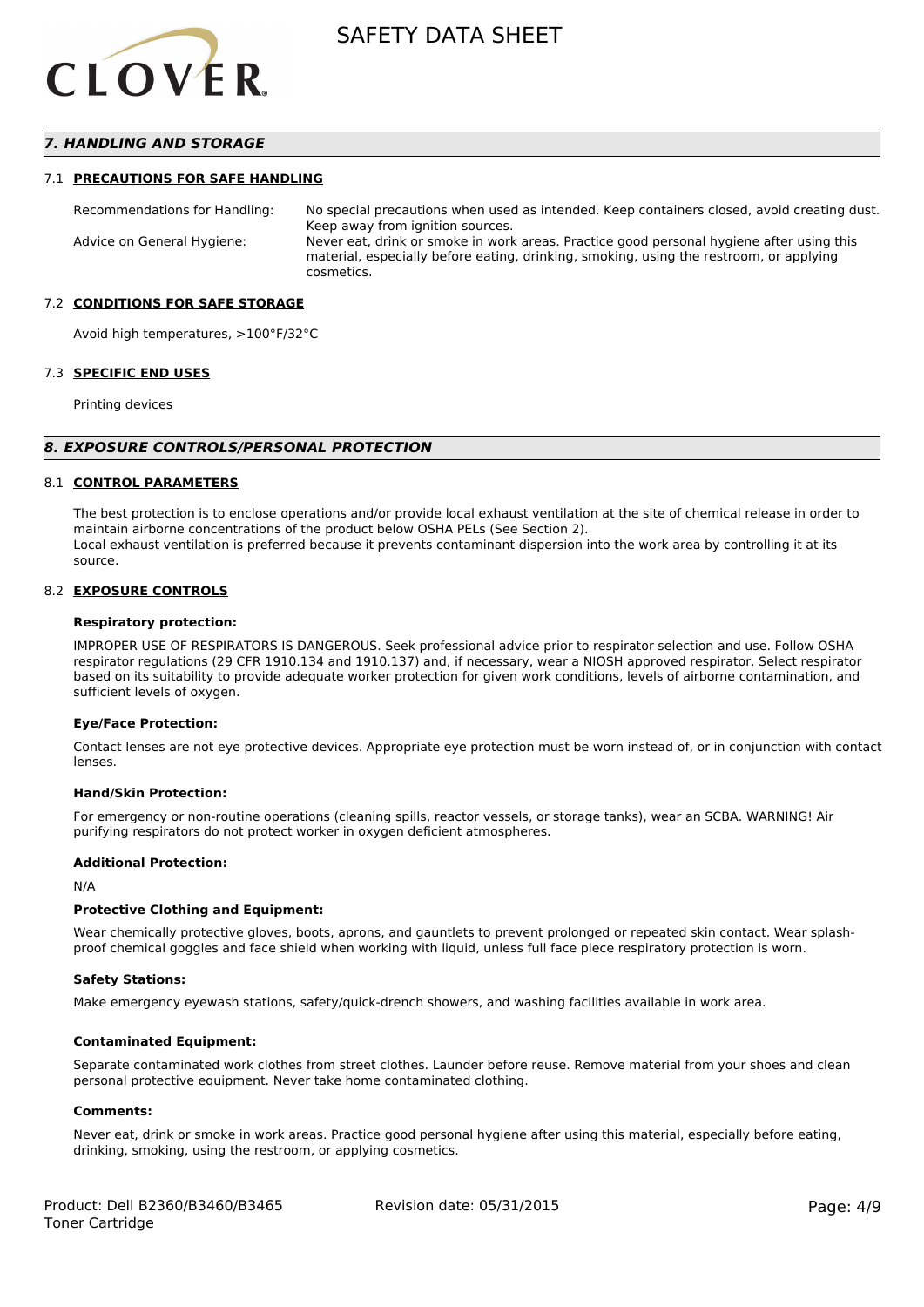

# *9. PHYSICAL AND CHEMICAL PROPERTIES*

# 9.1 **DETAIL INFORMATION**

| Physical state:            | APPEARANCE: Fine, black powder.   |
|----------------------------|-----------------------------------|
| Color:                     | Black                             |
| Odor:                      | Almost odorless.                  |
| Odor threshold:            | N/A                               |
|                            |                                   |
| Boiling point:             | N/A                               |
| Melting point:             | $>$ 100 - 150°C (softening point) |
| Flash point:               | N/A                               |
| <b>Explosion limits:</b>   | N/A                               |
| Relative density:          | N/A                               |
| Auto-ignition temperature: | N/A                               |

## 9.2 **OTHER INFORMATION**

SPECIFIC GRAVITY: 1.0 - 1.5. SOLUBILITY IN WATER: Negligible.

# *10. CHEMICAL STABILITY AND REACTIVITY*

## 10.1 **Reactivity:**

| <b>Reactivity Hazards:</b>     | None                                                                                                           |
|--------------------------------|----------------------------------------------------------------------------------------------------------------|
| Data on Mixture Substances:    | None                                                                                                           |
| 10.2 Chemical Stability:       | The product is stable. Under normal conditions of storage and use, hazardous<br>polymerisation will not occur. |
| 10.3 Hazardous Polymerization: | Stable under conditions of normal use.                                                                         |
| 10.4 Conditions to Avoid:      | Keep away from heat, flame, sparks and other ignition sources.                                                 |
| 10.5 Incompatible Materials:   | Strong oxidising materials                                                                                     |
| 10.6 Hazardous Decomposition:  | Will not occur.                                                                                                |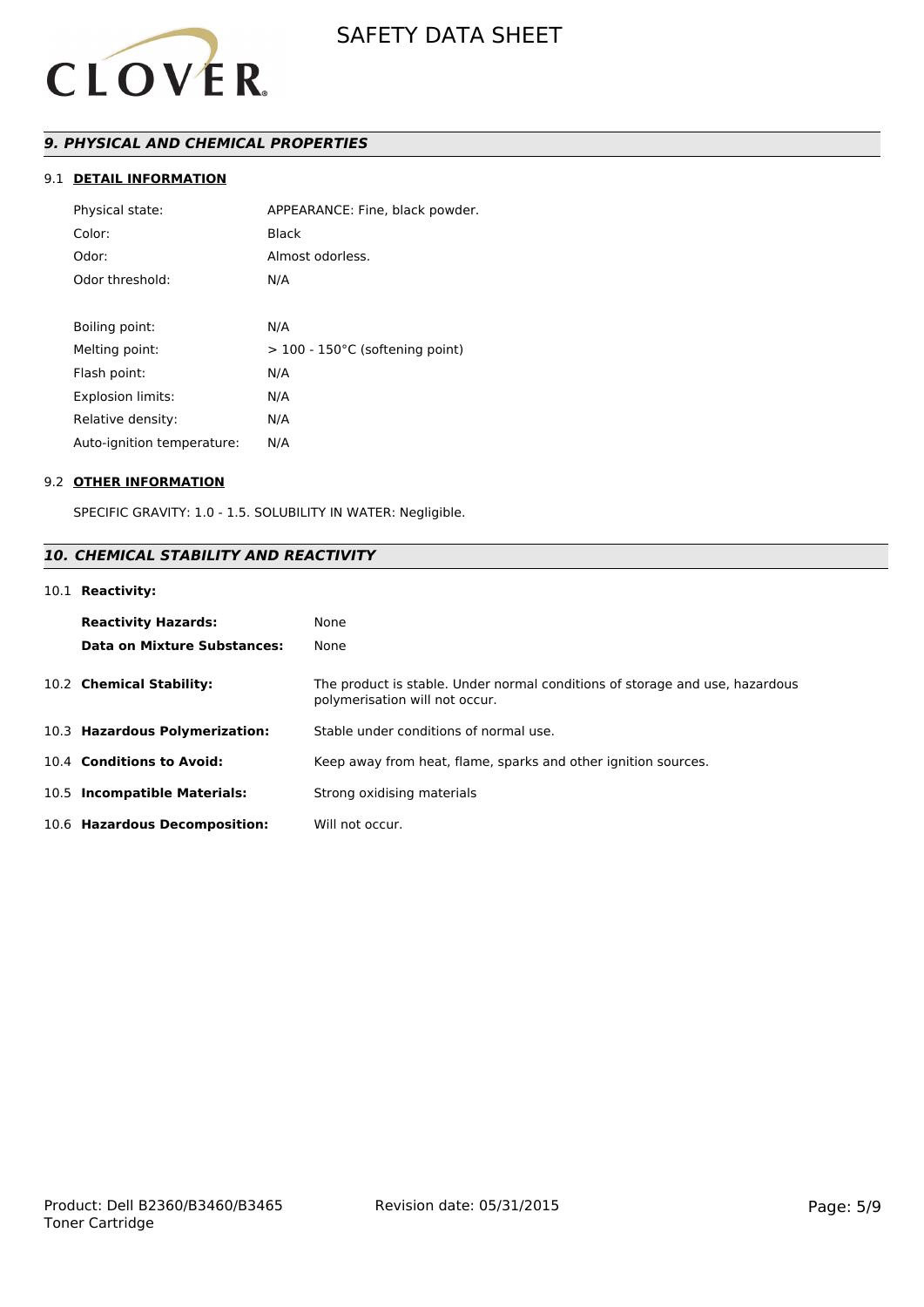

# *11. INFORMATION ON TOXICOLOGICAL EFFECT*

| <b>Mixtures:</b><br><b>Acute Toxicity:</b><br><b>Skin Corrosion/Irritation:</b> | Toner contains no known toxicological materials.<br>N/A<br>Tests on toners containing similar materials indicate no evidence of acute dermal toxicity; non- |
|---------------------------------------------------------------------------------|-------------------------------------------------------------------------------------------------------------------------------------------------------------|
|                                                                                 | irritating and non-sensitizing in human patch test.                                                                                                         |
| <b>Serious Eye Damage:</b>                                                      | Tests on toners containing similar materials indicate non irritating to rabbit eye mucosa.                                                                  |
| Inhalation:                                                                     | N/A                                                                                                                                                         |
| <b>Sensitization:</b>                                                           | Tests on toners containing similar materials indicate no evidence of acute inhalation toxicity.                                                             |
| <b>Mutagenicity:</b>                                                            | Not known.                                                                                                                                                  |
| <b>Carcinogenicity:</b>                                                         | Carcinogens: none present.                                                                                                                                  |
| <b>Reproductive Toxicity:</b>                                                   | N/A                                                                                                                                                         |
| <b>STOT - Single Exposure:</b>                                                  | N/A                                                                                                                                                         |
| <b>STOT - Multiple Exposure:</b>                                                | N/A                                                                                                                                                         |
| Ingestion:                                                                      | Tests on toners containing similar materials indicate no evidence of acute oral toxicity.                                                                   |
| <b>Hazard Class Information:</b>                                                | N/A                                                                                                                                                         |
| <b>Mixture on Market Data:</b>                                                  | N/A                                                                                                                                                         |
| Symptoms:                                                                       | N/A                                                                                                                                                         |
| Delayed/Immediate Effects: N/A                                                  |                                                                                                                                                             |
| <b>Test Data on Mixture:</b>                                                    | N/A                                                                                                                                                         |
| <b>Not Meeting Classification:</b>                                              | N/A                                                                                                                                                         |
| <b>Routes of Exposure:</b>                                                      | N/A                                                                                                                                                         |
| <b>Interactive Effects:</b>                                                     | N/A                                                                                                                                                         |
| <b>Absence of Specific Data:</b>                                                | N/A                                                                                                                                                         |
| Mixture vs Substance Data: N/A                                                  |                                                                                                                                                             |

# *12. ECOLOGICAL INFORMATION*

| 12.1 <b>Eco toxicity:</b>   | Based on available data, not harmful to aquatic life.                                                                                 |
|-----------------------------|---------------------------------------------------------------------------------------------------------------------------------------|
| 12.2 Degradability:         | Not readily biodegradable.                                                                                                            |
|                             | 12.3 Bioaccumulation Potential: Bioaccumulation is insignificant.                                                                     |
| 12.4 Mobility in Soil:      | Partially soluble in water.                                                                                                           |
| 12.5 PBT & vPvB Assessment: | N/A                                                                                                                                   |
| 12.6 Other Adverse Effects: | Presents little or no hazard to the environment. Product does not contain any 1-nitropyrene.<br>benzola lovrene, azo dyes or pigment. |

# *13. DISPOSAL CONSIDERATIONS*

#### **Disposal Information:**

 Dispose as a solid waste in accordance with local authority regulations. Empty container retains product residue.

### **Physical/Chemical Properties that affect Treatment:**

Symbol: This product is not classified as dangerous

Risk Phrases: This product is not classified according to the federal, state and local environmental regulations.

### **Waste Treatment Information:**

Do not shred toner cartridge, unless dust-explosion prevention measures are taken. Finely dispersed particles may form explosive mixtures in air. Dispose of in compliance with federal, state, and local regulations.

#### **Personal Protection Required:**

N/A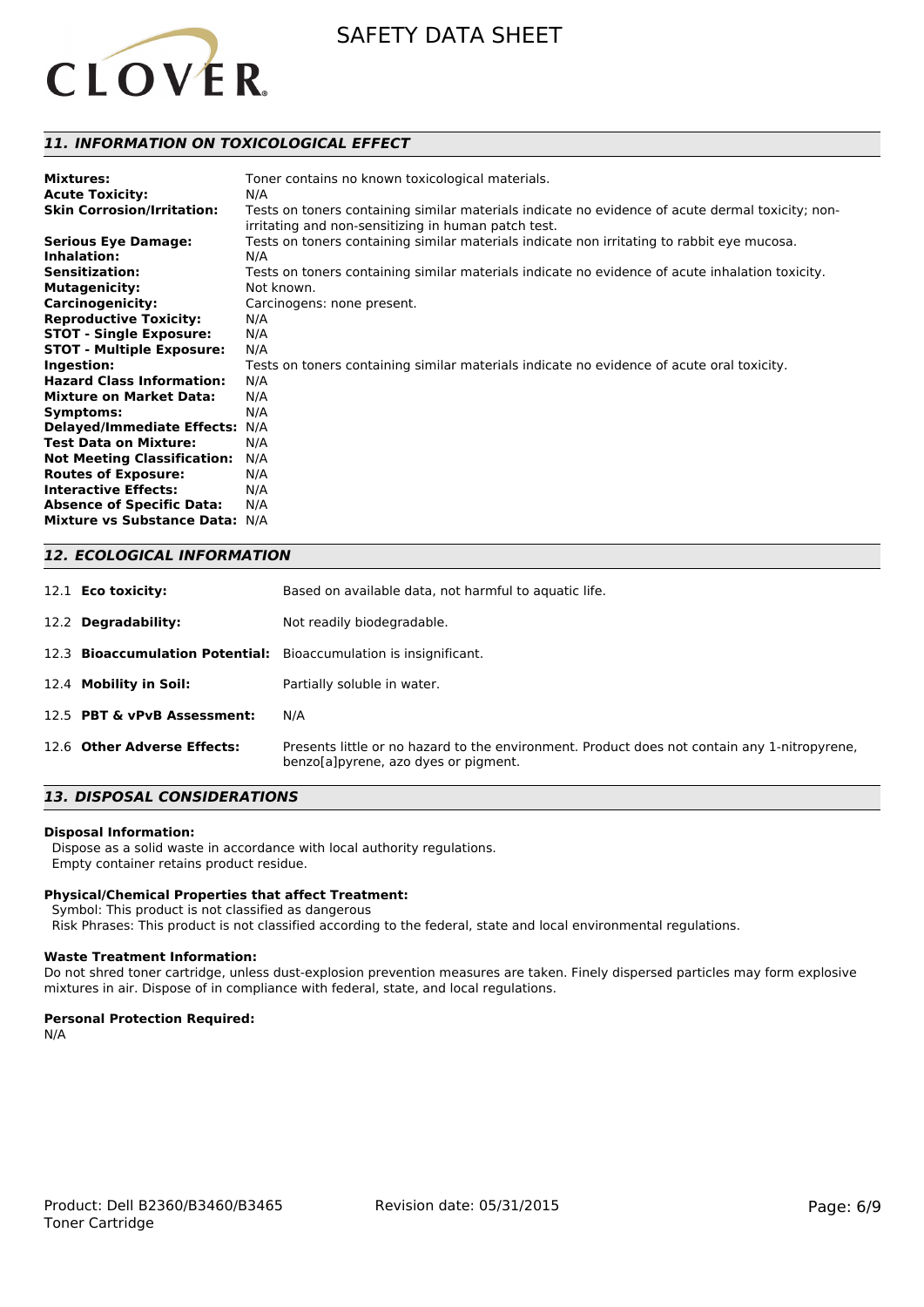

## *14. TRANSPORT INFORMATION*

| No dangerous goods                                                                                                                                                          |
|-----------------------------------------------------------------------------------------------------------------------------------------------------------------------------|
| N/A                                                                                                                                                                         |
| Marine [IMDG]: Not classified as "DANGEROUS GOODS"                                                                                                                          |
| N/A                                                                                                                                                                         |
| N/A                                                                                                                                                                         |
| N/A                                                                                                                                                                         |
| N/A                                                                                                                                                                         |
| 14.1 <b>ID Number:</b><br>14.2 Shipping Name:<br>14.3 Hazard Class:<br>14.4 Packing Group:<br>14.5 Environmental Hazards:<br>14.6 User Precautions:<br>14.7 Bulk Transport: |

# *15. REGULATORY INFORMATION*

15.1 **Regulatory Information:** EU 3093/94: Not regulated

**EPA Regulatory Information:** None at this Time

**CERCLA Reportable Quantity:** None

## 15.2 **Superfund Information:**

#### **Hazard Categories:**

**Immediate:** None

**Delayed:** None

**Fire:** NFPA Rating: Health =  $1$  Fire =  $1$  Reactivity =  $0$ 

**Pressure:** None

**Reactivity:** None

**Section 302 - Extremely Hazardous:** Not listed

**Section 311 - Hazardous:** Not listed

15.3 **State Regulations:** Check each state regulations that may specifically refer to this product.

15.4 **Other Regulatory Information:** EEC 2455/92: Not regulated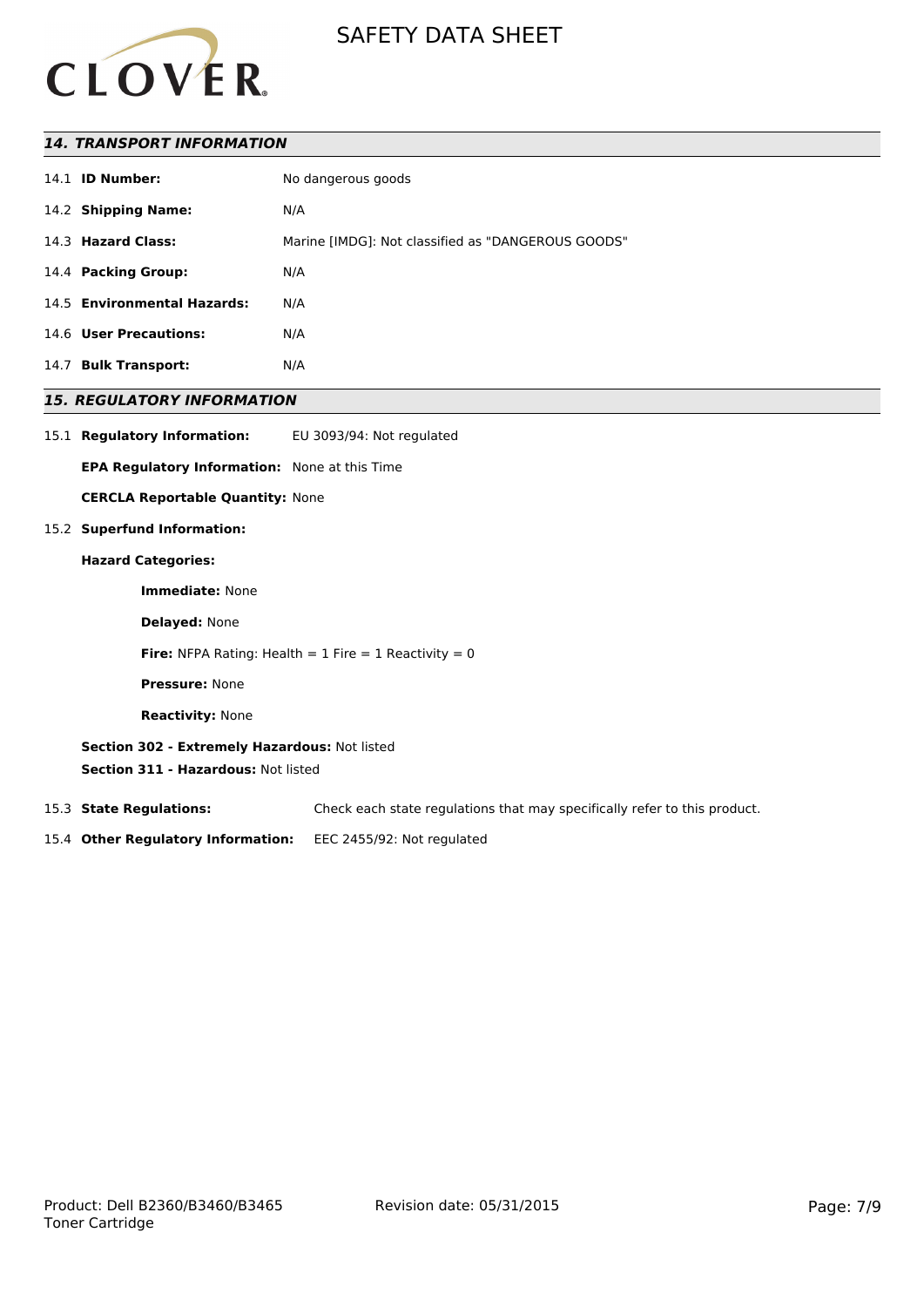

# *16. OTHER INFORMATION*

| <b>General Comments:</b>          | This information is based on our current knowledge. It should not therefore be construed as<br>quaranteeing specific properties of the products as described or their suitability for a particular<br>application |
|-----------------------------------|-------------------------------------------------------------------------------------------------------------------------------------------------------------------------------------------------------------------|
| <b>Creation Date of this SDS:</b> | 06/10/2015                                                                                                                                                                                                        |